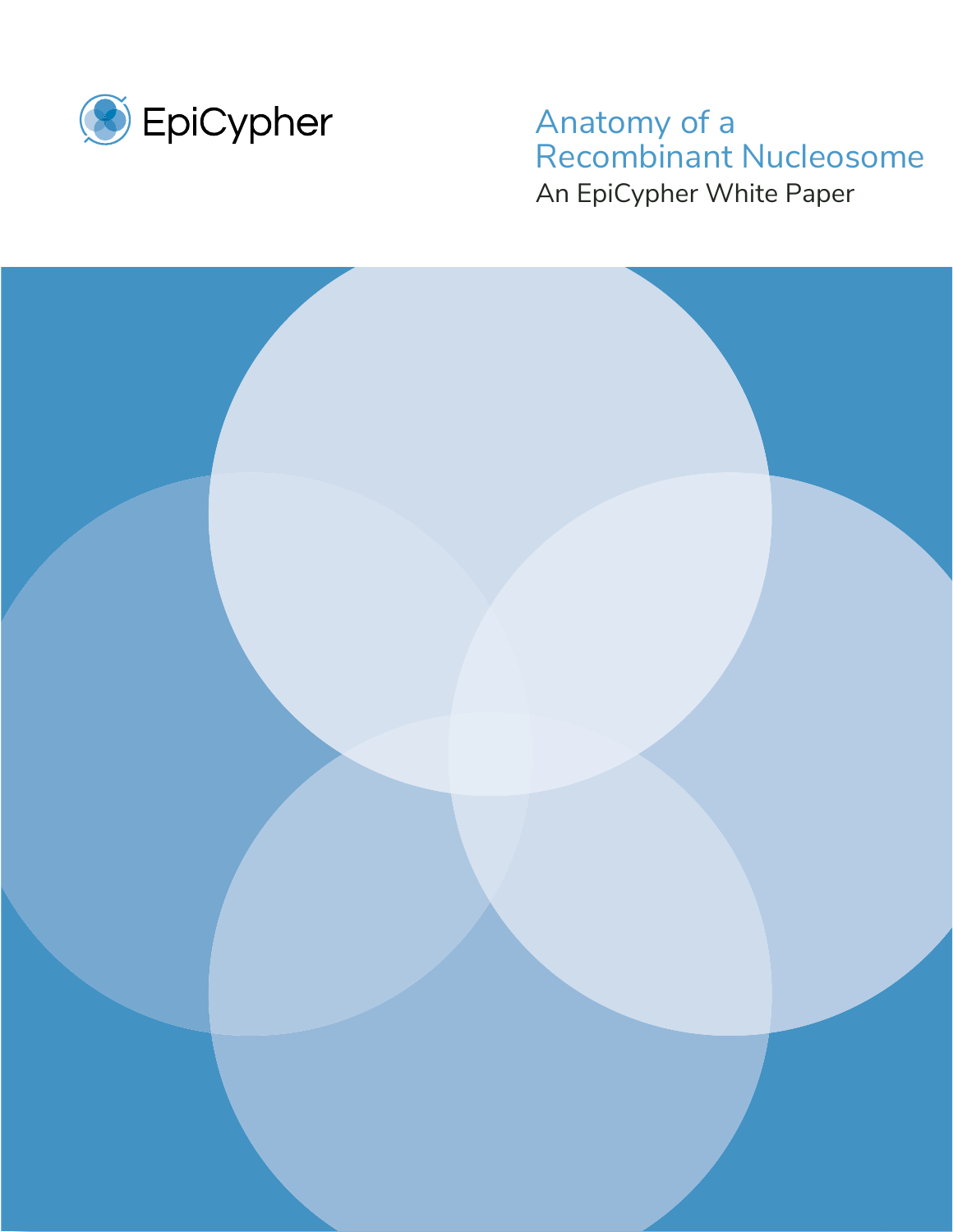# **Anatomy of a Recombinant Nucleosome**

August 15, 2017

**Matthew J. Meiners, Marcus A. Cheek, Martis W. Cowles, Matthew F. Whelihan, Zu-Wen Sun and Michael-Christopher Keogh**

Nucleosome substrates are emerging tools for the *in vitro* study of chromatin and epigenetic regulation, with applications from basic research to highthroughput drug screening. The advent of recombinant designer nucleosomes (dNucs) carrying fully defined covalent modifications of the histone proteins (*e.g.* lysine acylation) or wrapping DNA (*e.g.* 5' methylcytosine) enables novel or dramatically improved approaches (*e.g.* reader binding, enzymatic assays, antibody profiling) for next-generation chromatin research. This document proposes the minimal thresholds for the assembly and quality validation of these reagents; essential if they are to yield reproducible, biologically-relevant data.

#### **Conclusion**

We define key quality metrics for each step towards recombinant nucleosome assembly, including modified histone synthesis and purification, octamer assembly and purification, and nucleosome assembly. We consider the criteria described herein to represent the minimal requirement to validate these reagents for use in chromatin research and drug discovery applications.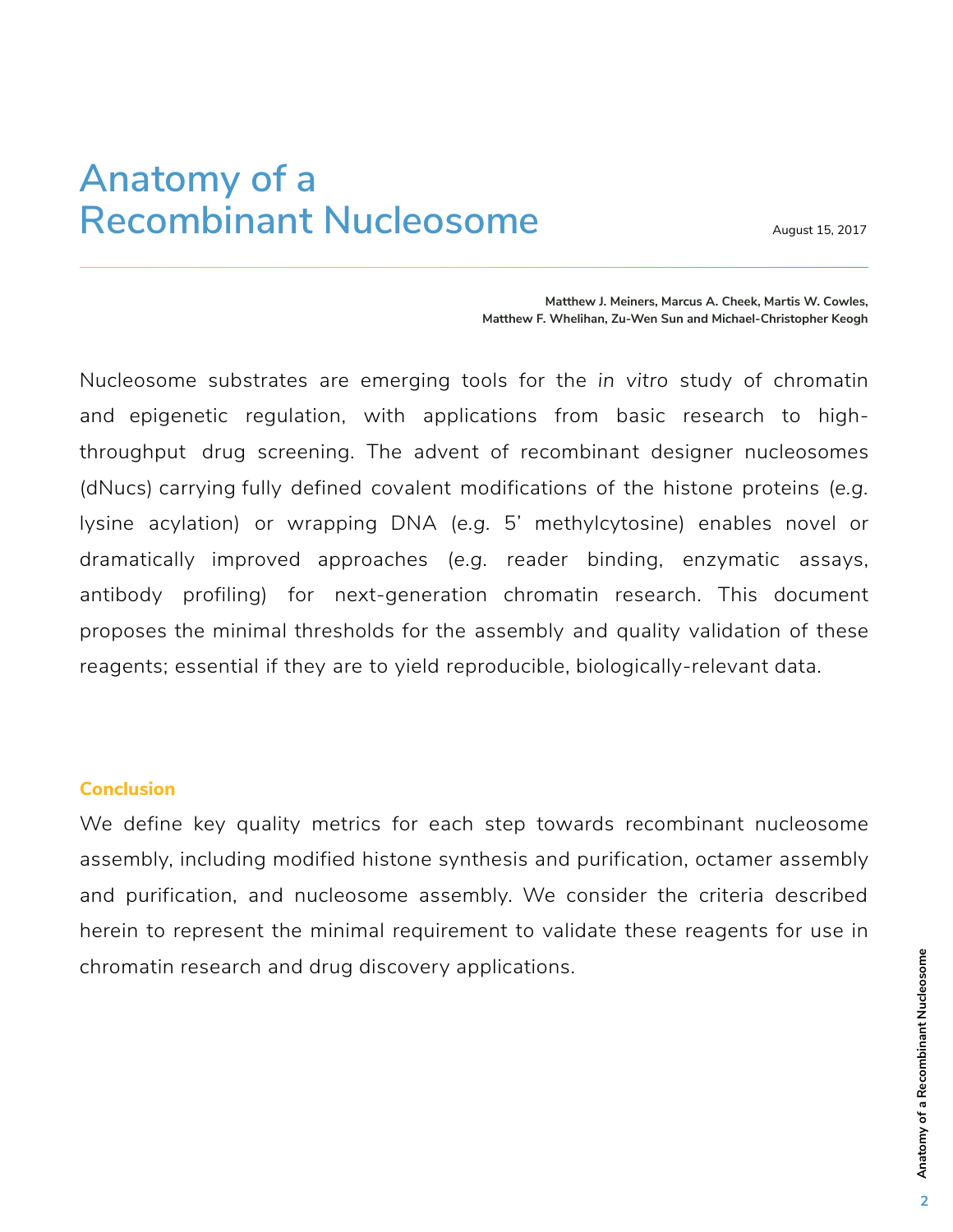## **Recombinant nucleosomes as physiological substrates for drug discovery and development**

EpiCypher has pioneered the commercial development of recombinant nucleosomes for next generation epigenetic assays and tool development (see **Table 1** for a list of our nucleosome based products). Mounting evidence demonstrates that nucleosomes are the optimal substrates to characterize many chromatin regulators [1-4]. For example, NSD2 **peptides, providing access to historically challenging targets.** methyltransferase (associated with oncogenic reprogramming in multiple myeloma [5, 6]) requires nucleosomal substrates for in vitro activity [7]. Similarly, recent work with SETD8 methyltransferase demonstrated a 10,000-fold decrease in Km of SAM cofactor and IC50 of SAH or sinefungin inhibitors when recombinant nucleosomes (from EpiCypher) were used in place of peptide substrates (**Box 1**) [8].  $\frac{d}{dt}$  and  $\frac{d}{dt}$  and  $\frac{d}{dt}$  is mutations, or historical variants.



**Methyl DNA**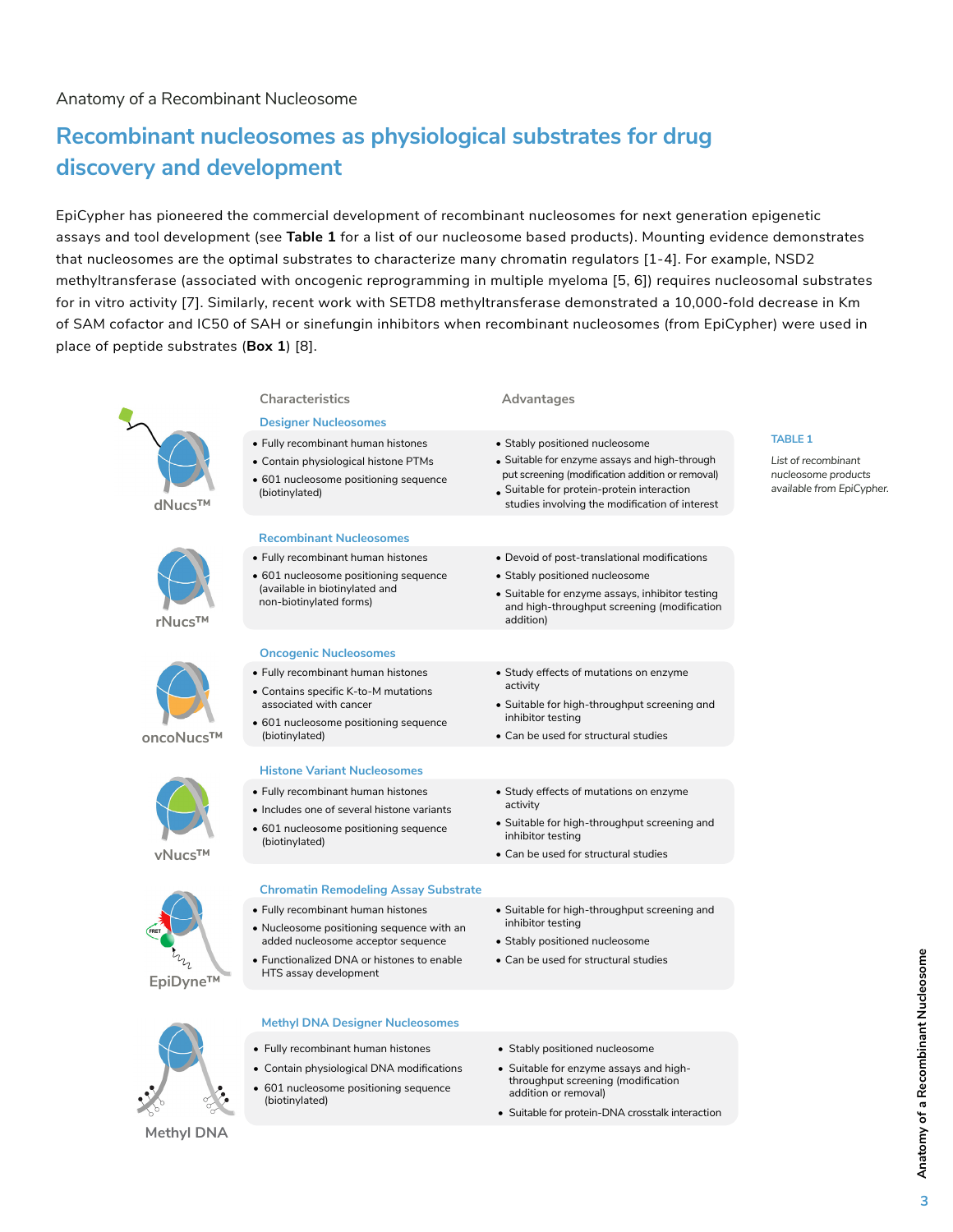#### Anatomy of a Recombinant Nucleosome

Nucleosomes carrying defined covalent modifications (termed designer nucleosomes or 'dNucs') also provide excellent substrates for a range of reader and eraser assays. For instance, binding of the BRD4 tandem bromodomain is significantly increased when lysine residues on both histone H3 and H4 are acetylated [4], while LSD1 demethylase and the SIRTUIN family of histone deacetylases require acetylated nucleosomes to mimic in *vivo* target selectivity [9-13].

In addition to assays that examine the addition, recognition or removal of histone modifications, recombinant nucleosomes can also be made compatible with chromatin remodeling assays (see EpiDyne™ product family in **Table 1**). Of note, the SWI/SNF family of chromatin remodeling complexes are emerging as high value therapeutic targets, with research indicating the need for nucleosome substrates to accurately interrogate the ATPase-dependent function of these enzymes.

### **SETD8 is a histone targeting methyltransferase strongly associated with various cancers**

- SETD8 is the sole histone monomethyltransferase that targets histone H4 at lysine 20 (H4K20).
- SETD8 is overexpressed in many cancer tissues, including bladder, lung, leukemia and pancreatic.

### **The use of nucleosome substrates improves binding of SAM analogs to SETD8 [8]**

- Km of the SAM cofactor is 10,000-fold lower when SETD8 targets nucleosomes vs. synthetic peptides or recombinant free histones.
- SETD8 inhibitors developed using histone peptide substrates fail to target the enzyme in contact with nucleosomes (see UNC0379 below), demonstrating the criticality of physiological substrates for drug discovery and development.



### **Inhibition profile of three inhibitors of SETD8 (full-length) using either a peptide substrate or recombinant nucleosomes**

#### **BOX 1**

*UNC0379 fails to inhibit SETD8 on nucleosomes. Profiling three inhibitors of full-length SETD8 using peptide or recombinant nucleosome substrates (adapted from Strelow et al. 2016).*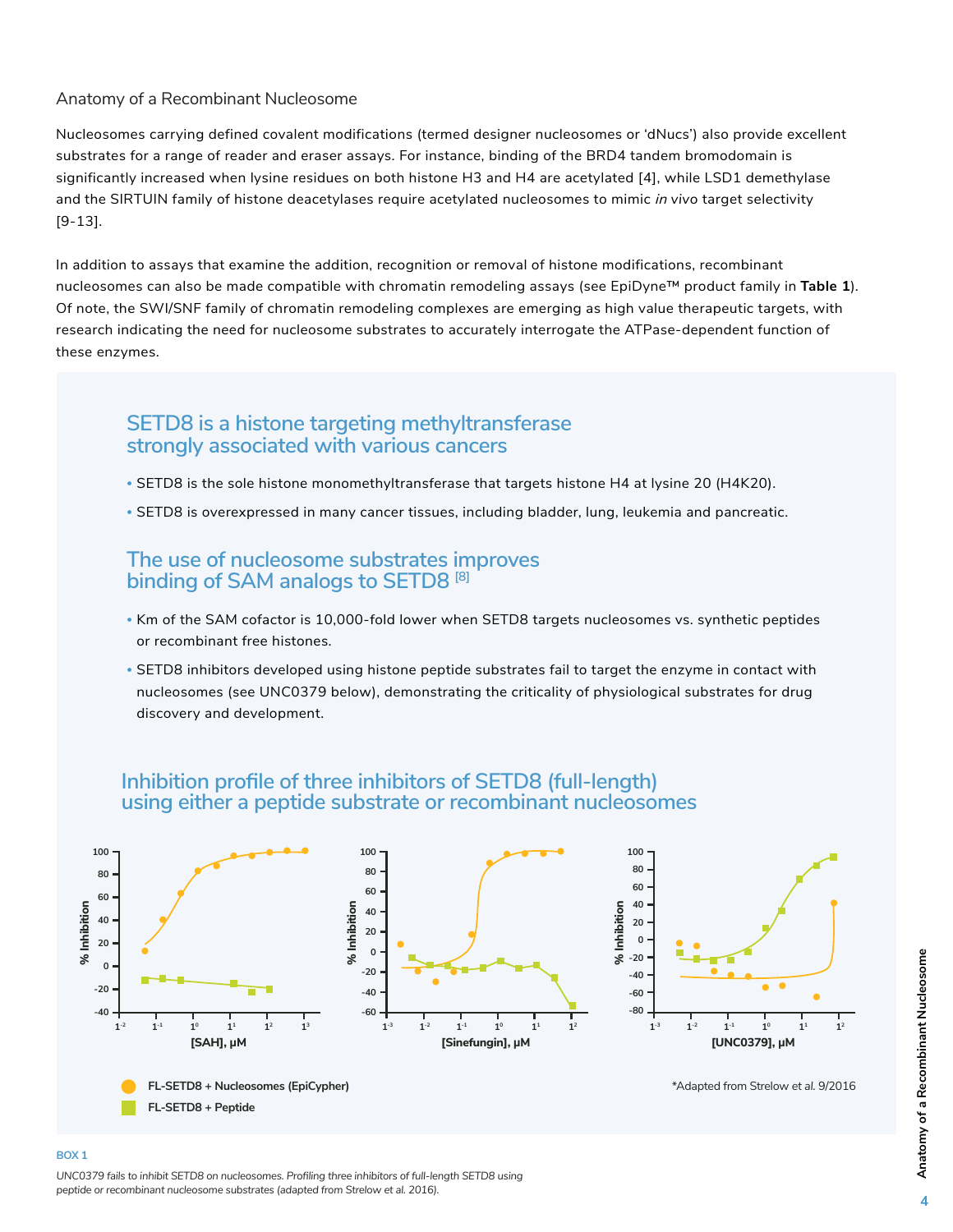### **A Biochemical View**

As the commercial development of recombinant nucleosomes becomes standardized, it is critical to establish key quality metrics to define these reagents. A nucleosome is comprised of two distinct elements: the histone octamer (two copies of each histone protein; H2A, H2B, H3 and H4) and associated DNA (≥147bp). Variation or heterogeneity (in identity or quality) can be introduced by the individual components (*e.g.* distinct designer or variant histones) or the (in)efficiency of octamer / nucleosome assembly. **Table 2** lists the key quality criteria we have established for histone preparation through octamer and nucleosome assembly. **Figure 1** shows the essential QC elements to ensure the delivery of a fully fit-for-purpose designer nucleosome.

|                             | <b>ASSEMBLY PROCESS   VALIDATION METHOD</b> | <b>METRIC</b>                                | <b>NOTES</b>                                                                                                                                  | <b>TABLE 2</b>                                                                                                                                                                                              |
|-----------------------------|---------------------------------------------|----------------------------------------------|-----------------------------------------------------------------------------------------------------------------------------------------------|-------------------------------------------------------------------------------------------------------------------------------------------------------------------------------------------------------------|
| <b>Histone purification</b> | Coomassie                                   | > 95% pure                                   | Purification tags can affect<br>downstream applications                                                                                       | Quality metrics for<br>recombinant (and designer)<br>nucleosome assembly.<br>$HRMS = high-resolution$<br>ass spectrometry;<br>PTM = Post-translational<br>modification:<br>$dNuc = designer$<br>nucleosome. |
| Modified histone (dNuc)     | <b>Analytical HPLC</b>                      | > 95% pure                                   | Unnatural PTM linkages can affect<br>downstream applications                                                                                  |                                                                                                                                                                                                             |
|                             | <b>HRMS</b>                                 | Single peak;<br>+/- 1 Dalton expected mass   | Essential secondary validation to<br>ensure PTM was incorporated properly                                                                     |                                                                                                                                                                                                             |
| <b>Octamer assembly</b>     | Coomassie                                   | Equal stoichiometric ratio                   | Changes in ratio indicate that<br>assembly reaction was suboptimal                                                                            |                                                                                                                                                                                                             |
| <b>Nucleosome assembly</b>  | <b>Native PAGE</b>                          | No free DNA: minimal<br>higher order species | Free DNA can alter enzyme activity /<br>specificity; Higher order species<br>indicate heterogeneous positioning<br>of octamer on DNA template |                                                                                                                                                                                                             |
|                             | Immunoblot                                  | PTM specific signal                          | Demonstrates that PTM is incorporated<br>in the correct location on the histone                                                               |                                                                                                                                                                                                             |



#### **FIGURE 1**

*Representative QC data for designer nucleosome manufacturing (e.g. H4K20me1)* **(A)** *High resolution mass spectometry of H4K20me1 free histone. Expected mass 11,250.1 Da / Determined 11,249.3 Da.* **(B)** *Free DNA (147bp 601 Widom Nucleosome Positioning Sequence; Catalog No.: 18-0005) and H4K20me1 dNucs (Catalog No.: 16-0331) were resolved by native PAGE (note absence of free DNA in the latter indicating efficient assembly). Arrow indicates lack of free DNA in final nucleosome preparation.* **(C)** *Recombinant nucleosome (unmodified; Catalog No.: 16-0006) and H4K20me1 dNuc were denatured, resolved by SDS-PAGE and immunoblotted with anti-H4K20me1 to demonstrate the appropriate reactivity (Top); or Coomassie stained to monitor histone stoichiometry (Bottom).*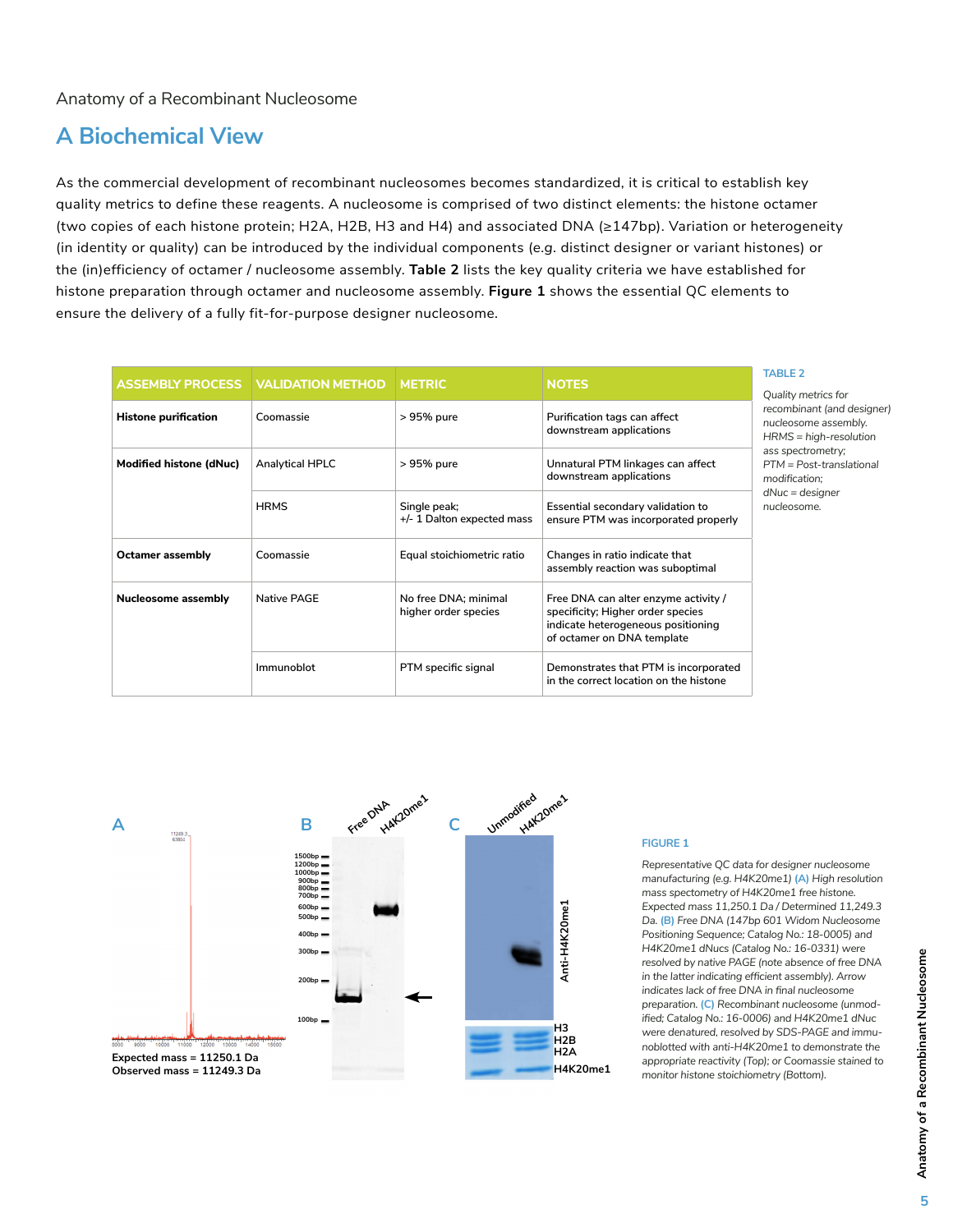#### Anatomy of a Recombinant Nucleosome

### **Recombinant nucleosome assembly: 1. Histone Preparation**

Histone proteins can be readily expressed and purified from *E. coli* as recombinants. Since bacteria lack most posttranslational modification capabilities, the resulting purified histones are free from preexisting background PTMs, providing a homogenous and highly defined product. Recombinant histones should be >95% pure by Coomassie staining (*i.e.* no contaminating proteins detected) prior to octamer assembly. For maximum flexibility in downstream assays, histones should also be free from any affinity tags for purification (terminal extensions have been shown to disrupt the activity of some chromatin-targeting enzymes [14]).

We have further developed and validated processes to produce highly pure (>95% by analytical HPLC) designer histone proteins carrying unique PTMs, which are used for dNuc assembly. It is important to ensure that the desired PTMs are incorporated using scar-less methodologies that recapitulate the native histone primary structure. Unnatural PTM analogs (such as MLAs [15]) are undesirable, since these have been shown to disrupt interactions with chromatin regulating proteins and PTM-specific antibodies (see Cowles et al., EpiCypher White Paper, 2016; [16-18]).

Rigorous quality control of modified histones (*i.e.* the starting material) is the key first step in the assembly of fully-defined and homogenous dNucs. All EpiCypher modified histones are validated by analytical HPLC and high resolution mass spectrometry (HRMS). HPLC traces should show a single eluting species, indicating > 95% histone purity (*e.g.* **Figure 2A**). Parallel HRMS should exhibit a single peak within 1 dalton of expected mass, with no additional mass to charge (m/z) signals of any significance (*e.g.* **Figure 2B**). **Figure 2C** shows a modified histone that failed QC: this sample exhibited high HPLC purity but poor HRMS peak purity, indicating product contamination and demonstrating the importance of secondary validation. Undesirable species (*e.g.* methionine oxidation as in **Figure 2C**) could induce structural alterations, and impact electrostatic or hydrophobic interactions, thus compromising the efficiency of nucleosome assembly.

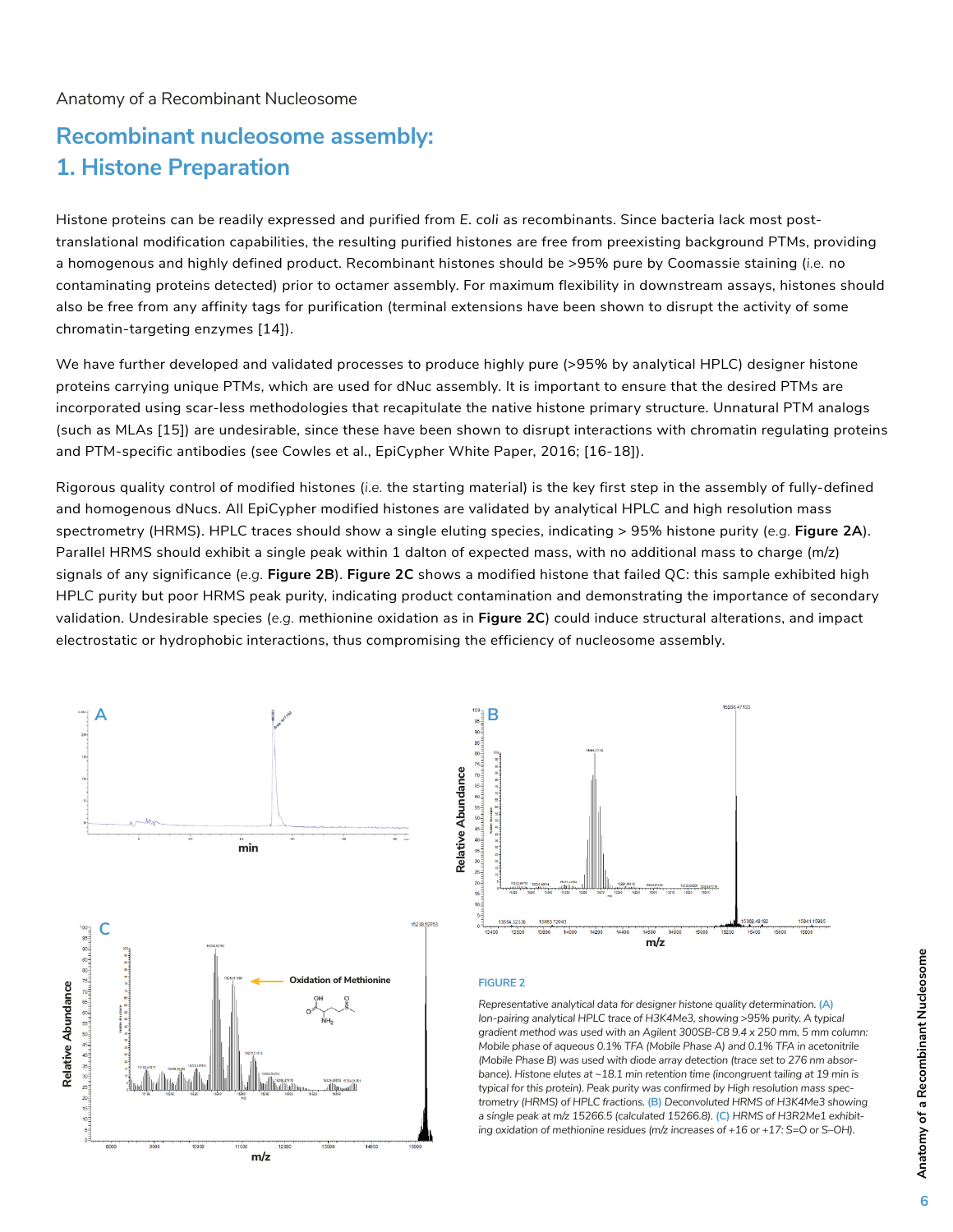### **2. Octamer Assembly**

QC validated histones are assembled into octamers, which are further purified by FPLC and analyzed by SDS-PAGE / Coomassie staining to ensure subunit integrity and stoichiometry (**Figure 3**; lanes 1-2). Contamination with additional protein species or deviation from a 1:1:1:1 ratio could indicate histone degradation or poor assembly, so it is imperative to adequately resolve each histone. Sample overloading (**Figure 3**; lane 3) is a common issue that undermines data analysis, and is thus to be avoided. Of note, changes to histone composition (*e.g.* point mutations or PTM addition) can impact protein mobility in SDS-PAGE and must be determined empirically and accommodated. As an example the disease-associated lysine to methionine mutations [19] in our oncoNuc product line (**Table 1**) induce a mobility shift sufficient to compress H3K4M into H2B (**Figure 3**; Lane 4).



#### **FIGURE 3**

*Examination of histone proteins in a purified octamer by SDS-PAGE. Histone octamers (2 μg of indicated sample per lane) were resolved by 15% SDS-PAGE (30% acrylamide : 0.8% bis acrylamide (w/v)) and visualized with Coomassie Brilliant Blue G-250. Lanes 1 and 2 illustrate properly resolved histone octamers in which all species can be assigned. Lane 3 illustrates overloaded octamers, with compressed, unresolved histone species. Certain histone mutations (e.g. K-to-M) can induce mobility shift: e.g. the compression of H3K4M into H2B in Lane 4.*

### **3. Nucleosome Assembly**

Recombinant nucleosomes can be assembled using natural or artificial nucleosome positioning sequences (NPS) that favor assembly without the assistance of histone chaperones or ATPases. Such sequences could include Xenopus 5S, MMTV, human NCP-TA2 or the synthetically derived Widom 601 [20]. The DNA template (nucleotide length, chemical modification, etc.) can be varied to accommodate various downstream applications. At EpiCypher, most nucleosomes are assembled using 147 bp Widom 601 DNA [+/- biotin], though longer sequences can support specific applications, such as chromatin remodeling assays (EpiDyne™). Additionally, altering the length of linker DNA can dramatically alter the binding and / or enzymatic activity of some chromatin regulators [21].

The quality validation of nucleosomes following DNA assembly is essential. Contaminating free DNA can induce an aberrant activity in chromatin modifying enzymes (*e.g.* NSD2) and is thus to be avoided. Moreover, suboptimal assembly can result in a heterogeneous mix including mispositioned nucleosome species). One approach to monitor such events is native PAGE, where an efficient assembly using ~150bp DNA should yield only a single species (given the limited positioning options available) with reduced mobility relative to unassembled free DNA (**Figure 4A**). Assembling octamers onto longer DNA templates gives some inherent freedom for nucleosome positioning, even if using a strong NPS located centrally or terminally [22].



*DNA shift from Free DNA to fully assembled Nucleosomes.* **(A-B)** *6% Native PAGE was used to examine the shift from free DNA to fully assembled recombinant dNuc or EpiDyne nucleosome. The first lane in A and B was loaded with 200ng of DNA that was used in a subsequent nucleosome assembly. In lane 2, 400ng of the resulting nucleosomes were loaded onto the gel. No contaminating free DNA is observed, indicative of a quality nucleosome assembly. Yellow arrows denote additional nucleosome species, likely caused by heterogeneous octamer assembly on the nucleosome positioning sequence DNA.*